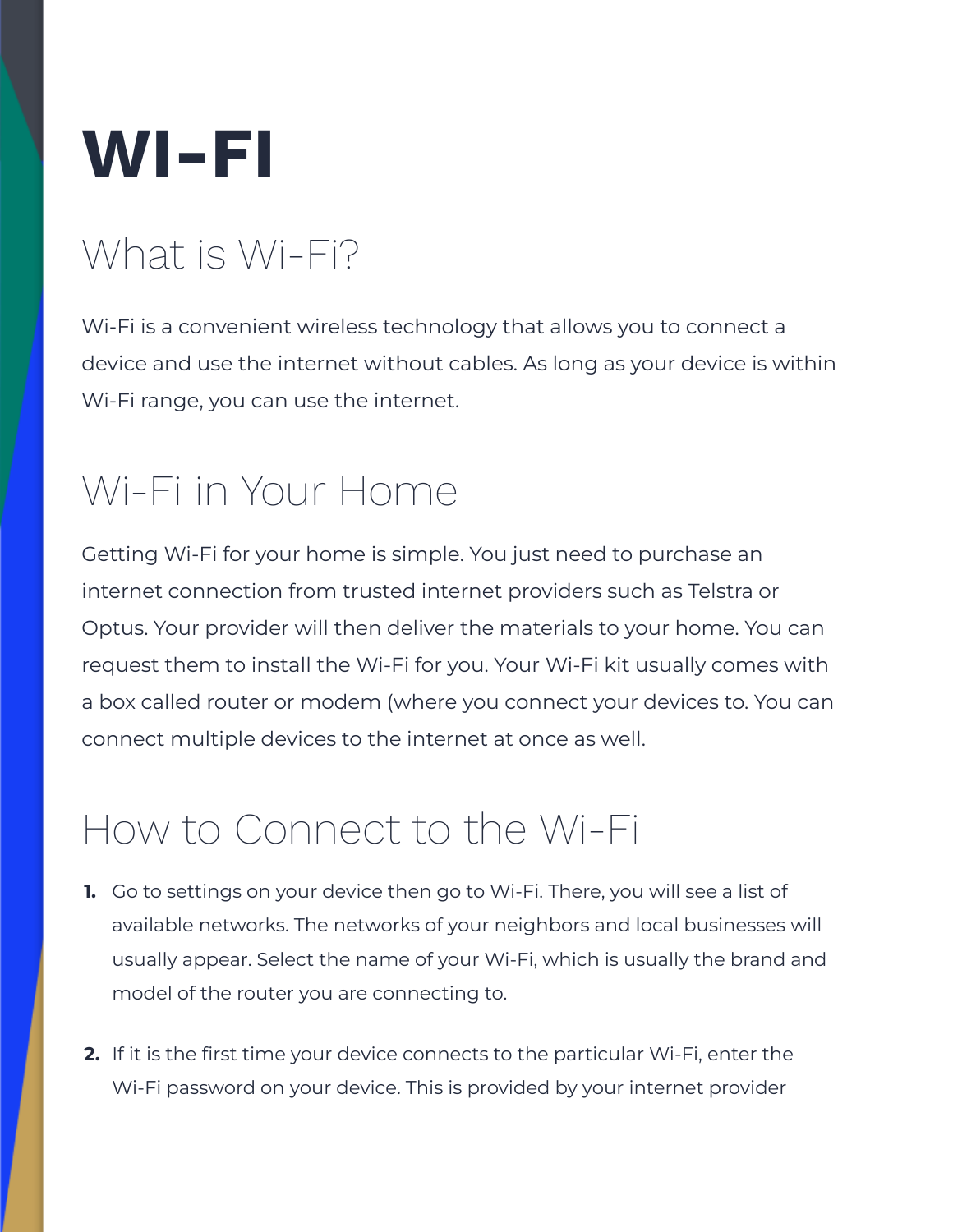when you purchase Wi-Fi. It is usually written on the bottom of the router as a "default password".

**3.** If it is not the first time your device connects to the particular Wi-Fi, click the Wi-Fi icon and your device will automatically connect to the nearest router.

## Understanding Wi-Fi

The number of bars in the Wi-Fi icon indicates the strength of the internet connection. The more bars there are the stronger the connection. Nearby networks are usually stronger than farther ones. Similarly, you will usually have a stronger connection in open spaces than in closed spaces.

#### Devices That Use Wi-Fi

- **●** Mobile Phones
- **●** Computers
- **●** Gadgets
- **●** Wireless Speakers
- **●** Modern Televisions
- **●** Modern Refrigerators
- **●** Modern Radios
- **●** And many more!

# Wi-Fi Benefits

- **●** Call and chat with family and friends all over the world
- **●** Surf the web
- **●** Watch online videos